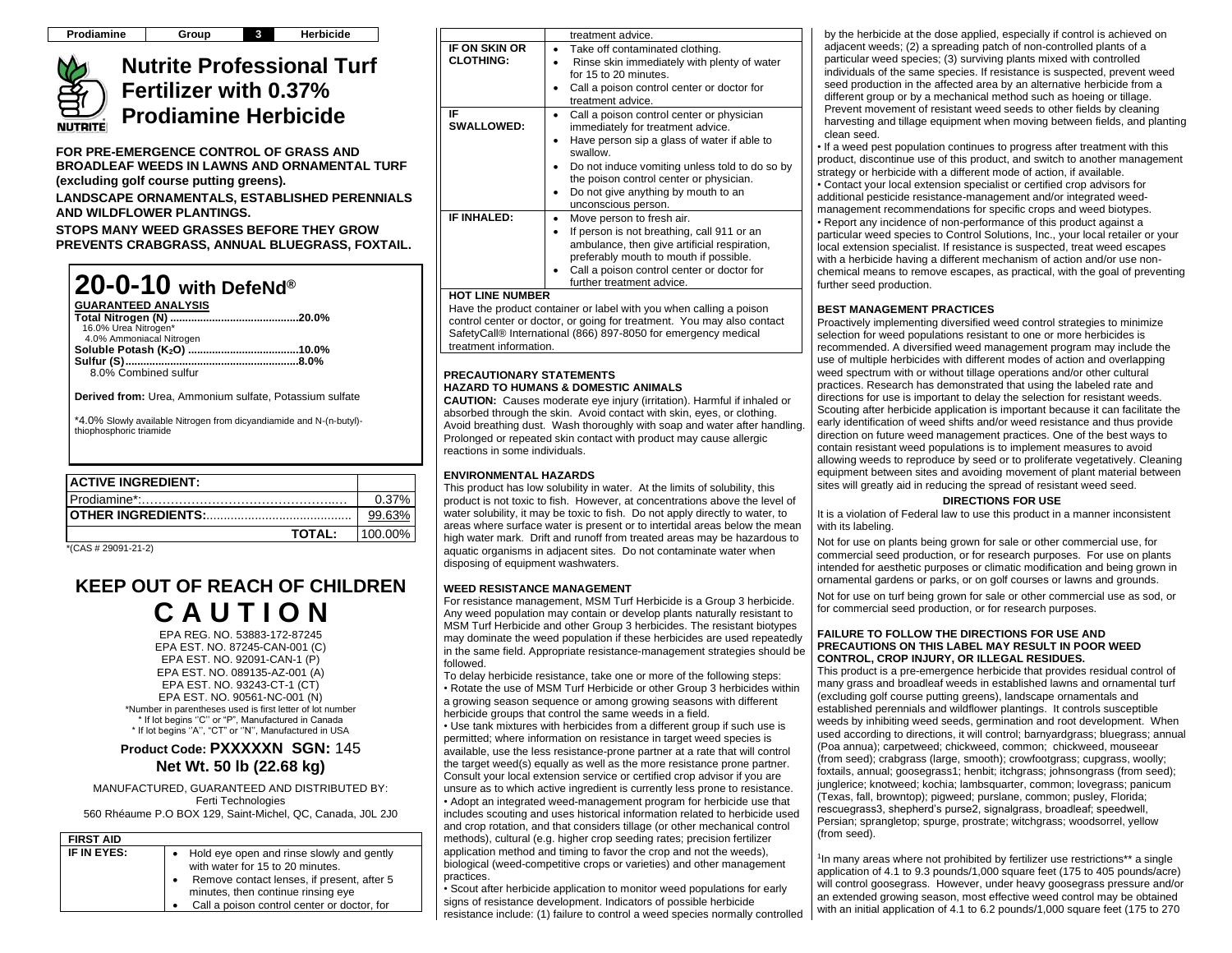pounds/acre) to areas not prohibited by fertilizer use restrictions, followed after 60 to 90 days by a second application at doses that would not exceed the maximum annual rate (see Minimum and Maximum Application Rate by Turfgrass Species" table in the Rates of Application section of this label).  $2$ For this weed, apply in late summer, fall or winter prior to germination. <sup>3</sup>Suppression only.

\*\*Consult your State Cooperative Extension Service for current information on annual application limitations for lawn fertilizers in your region.

**WHEN TO APPLY TO ESTABLISHED TURF:** This product must be applied prior to germination of weed seeds, as it will not control established weeds.

#### **THIS MAP SHOWS APPROXIMATE CRABGRASS GERMINATION DATES**



**APPLICATION DIRECTIONS:** Apply this product uniformly, using a suitable spreader that has been properly calibrated. Most effective weed control will be obtained when this product is activated by at least 0.5 inch of rainfall or irrigation, or with shallow (1-2 inches) incorporation, prior to weed seed germination and within 14 days application.

**SPREADER SETTINGS** to apply the listed pounds of product per 1,000 square feet

| <b>Spreader</b>                                                                      | 3 lb.          | 4 lb.        | 4.6 lb.               | $6.2$ lb. | $9.3$ lb. |
|--------------------------------------------------------------------------------------|----------------|--------------|-----------------------|-----------|-----------|
| Scotts R-8A                                                                          | $1\frac{1}{2}$ |              | $J\%$                 | κ         |           |
| Accupro 2000                                                                         | $J\frac{1}{2}$ | κ            | K 1/ <sub>2</sub>     |           | M         |
| Prizelawn BF-1 /<br>CBR IV                                                           | $1\frac{1}{2}$ |              | $J\%$                 | κ         |           |
| Lesco<br>(Letter/Number)                                                             | D %<br>/11     | $E\%$<br>/13 | F <sub>3</sub><br>/15 | G/16      | 1/20      |
| Earthway Rotary                                                                      | 11.5           | 13.5         | 14                    | 15.5      | 18.5      |
| Cyclone/Spyker                                                                       | 4              | 4.25         | 4.5                   | 4.75      | 5.75      |
| Note: All of calibration starting points given above are for wheel-to-wheel coverage |                |              |                       |           |           |

(100% overlap).

Spreader settings vary by make and model of spreader. It is recommended that individual spreaders are calibrated for the specific product that is to be applied. A walking speed of 3 miles per hour is recommended

**USE PRECAUTIONS:** The following precautions apply to the use of this product in turf grasses and lawns.

• Application of this product may thin emerged annual bluegrass and newly overseeded grasses.

• Application to turf stressed by drought, low fertility, or pest damage may result in turf injury.

• Disturbing the herbicide barrier with cultural practices (such as core aeration) may result in reduced weed control.

#### **USE RESTRICTIONS:**

• Do not apply to overseeded turf within 60 days after seeding or until after the second mowing, whichever is longer. Injury to desirable seedlings is likely if this product is applied before seedling secondary roots are in the second inch of soil (not thatch plus soil).

• Do not apply newly set sod until the following year.

• Do not apply to putting greens, or areas where dichondra, colonial bentgrass, velvet bentgrass or annual bluegrass (*Poa annua*) are desirable species.

• Do not apply through any type of irrigation system.

• Do not apply aerially.

• Do not graze or feed livestock forage cut from treated areas.

**RATES OF APPLICATION:** This product is recommended for use on the turf grass species listed in the following table. The maximum amount of this product that may be applied per year is given for each turf grass species. Do not exceed the maximum yearly rate listed:

| MINIMUM AND MAXIMUM APPLICATION RATES (by Turf Grass<br>Species)                                                                                                               |                                              |                                                           |  |
|--------------------------------------------------------------------------------------------------------------------------------------------------------------------------------|----------------------------------------------|-----------------------------------------------------------|--|
| <b>Turf Species</b>                                                                                                                                                            | <b>Minimum Rate</b>                          | Maximum Annual Rate <sup>1</sup>                          |  |
| Bahiagrass <sup>3</sup> ,<br>Bermudagrass <sup>2</sup><br>Centipedegrass,<br>Zoysiagrass, Seashore<br>Paspalum,<br>St. Augustinegrass<br>Tall Fescue (including turf-<br>Type) | 2.7 lbs/1,000 sq.<br>ft.<br>$(118$ lbs/acre) | 9.3 lbs/1,000 sq. ft. per year<br>(405 lbs/acre per year) |  |
| <b>Buffalograss</b><br>Kentucky Bluegrass<br><b>Perennial Ryegrass</b>                                                                                                         | 2.7 lbs/1,000 sq. ft.<br>$(118$ lbs/acre)    | 6.2 lbs/1,000 sq. ft. per year<br>(270 lbs/acre per year) |  |
| Creeping Red Fescue                                                                                                                                                            | 2.7 lbs/1,000 sq.<br>ft.<br>$(118$ lbs/acre) | 4.6 lbs/1,000 sq. ft. per year<br>(202 lbs/acre per year) |  |
| <b>Creeping Bentgrass</b><br>$\overline{\phantom{a}}$                                                                                                                          | 2.7 lbs/1,000 sq.<br>ft.<br>(118 lbs/acre)   | 4.0 lbs/1,000 sq. ft. per year<br>(175 lbs/acre per year) |  |

<sup>1</sup>These are the maximum rates per calendar year.

<sup>2</sup>May be used on newly sprigged or plugged Bermudagrass at rates not to exceed 3.3 pounds/1,000 square feet (145 pounds/acre). Newly sprigged or plugged Bermudagrass stolon rooting may be temporarily retarded. Suppression only of foxtail, goosegrass and rescuegrass due to reduced rates used in sprigging situations.

<sup>3</sup>In Florida: Do not exceed 2 applications per year to Bahiagrass and Centipedegrass in the north. Do not exceed 3 applications per year to Centipedegrass in the central and south regions. Consult your State Cooperative Extension Service for current information on annual application limitations for lawn fertilizers in your region.

This product may be applied as a single application or in sequential applications to control weeds germinating throughout the year. Sequential applications may be made so long as the total amount of product applied does not exceed the maximum annual application rates recommended for each turf species. The length of time of residual weed control provided by this product is related to the rate applied. Use the higher rates listed for longer periods of weed control.

**WHEN TO OVERSEED AFTER APPLICATION:** This product will inhibit germination of turf seed if overseeded too soon after application. Follow rates and intervals in table for best overseeding/reseeding results. (See map above.)

| <b>USE RATE</b>                            | <b>MONTHS BEFORE</b><br><b>OVERSEEDING</b> |            |       |
|--------------------------------------------|--------------------------------------------|------------|-------|
|                                            | North                                      | Transition | South |
| 3 pounds/1,000 sq. ft. (135 pounds/acre)   |                                            |            |       |
| 4 pounds/1,000 sq. ft. (175 pounds/acre)   | 5                                          |            |       |
| 4.6 pounds/1,000 sq. ft. (202 pounds/acre) | հ                                          |            |       |
| 4.9 pounds/1.000 sq. ft. (215 pounds/acre) |                                            |            |       |
| 6.2 pounds/1,000 sq. ft. (270 pounds/acre) |                                            |            |       |
| 7 pounds/1,000 sq. ft. (308 pounds/acre)   |                                            |            |       |
| 8 pounds/1,000 sq. ft. (350 pounds/acre)   |                                            |            | 10    |
| 9.3 pounds/1,000 sq. ft. (405 pounds/acre) |                                            |            | 12    |

**LANDSCAPE ORNAMENTALS:** (including established perennials and wildflower plantings): This product may be applied for residual preemergence weed control in ornamentals. Apply at the rate of 2.7 to 9.3 pounds/1,000 square feet (118 to 405 pounds/acre) in fall and/or spring. Use higher rates of application for longer control periods. Sequential applications may be made so long as the total amount of product applied does not exceed the maximum annual application rate of 9.3 pounds/1,000 square feet (405 pounds/acre) per year.

**APPLICATION TIMING AND INFORMATION:** This product may be applied to newly transplanted and established ornamentals as a broadcast, over the top or directed application. Around new transplants, delay application to allow soil to settle and water thoroughly before applying. Apply after cuttings form roots and

become established. Apply before budding/grafting or after buds/grafts have taken to avoid any inhibition of the tissue union. This product is a pre-emergence herbicide and will not control emerged weeds. Most effective weed control in ornamentals will be obtained when this product is activated by at least 0.5 inch of rainfall or irrigation, or with shallow (1 to 2 inch) mechanical incorporation, prior to weed seed germination and within 14 days following application. Best weed control is obtained when applied to soil free of clods, weeds and debris such as leaves. Prior to application, control existing vegetation by hand weeding, cultivation or the use of an appropriate post-emergence herbicide.

**TOLERANT ORNAMENTAL SPECIES:** This product will not harm most trees, shrubs, vines and flowers. The species listed below are tolerant to this product. Best results will be obtained when product is uniformly applied to the soil surface; avoid applying to ornamental shoots which may defeat the effort to get uniform distribution on the soil surface. This product may be applied over the top of these species. When plants are under stress (such as heat, drought or frost damage) some cultivars of listed plants may be sensitive to this product.

#### **SCIENTIFIC NAME COMMON NAME**

Abelia grandflora **Abelia:** Sherwood<br>Acer palmatum **Abelia:** Sherwood<br>Acer palmatum Acer palmatum A. Platanoides Norway Maple Actinidia chinensis Kiwi\* Agapanthus orientalis Akebia quintata **Five-leaf or Chocolate Vine**<br>Allium cemuum **Allium Contained Allium Cemuum** Allium cemuum Lady's Leek, Nodding Onion Anemone hybrida Japanese Anenome Arctostaphylos densiflora Arctotheca calendula Cape Weed<br>Artemesia spp. Mormwood: **Aster X Frikartii**<br>Athrium Filiz-femina Aucuba japonica Japanese Aucuba Berberis gladwynensis B. Julianae Wintergreen Barberry B. Thunbergii **Galicia and Science Barberry**<br>B. Verruculosa **Japanese Barberry** Bergenia cordifolia Boltonia asteroides **Showbank**<br>Buddleia davidii **Showbank**<br>Butterfly-B Buxus microphylla<br>
Callistemon viminalis<br>
Veeping Bottlebrush Calluna vulgaris<br>Campanula carpatica Cassia artemisoides Feathery (Feathery Cassia artemisoides Feathery Controllery C Ceanothus rigidus Ceratostigma plumbagonoides Chamaecyparis pisifera False Cypress Cleyera japonica Cleyera Citrus spp. Citrus species\*<br>Coreopsis spp. Coreopsis (Calliopsis) Early C. Stolonifera **American Dogwood**<br>Cortaderia selloana American Pampas Grass Cortaderia selloana C. buxifolius<br>C. dammeri Cretaegus spp. **Hawthorne**<br>Crocosmia spp. **Hawthorne** Crocosmia spp. <br>
Cupressus sempervirens<br>

Lucifer (Italian Cypress) Cupressus sempervirens<br>Delosperma alba Delosperma spp. Cooperi Pink Delphinium spp. Larkspur: Blue Elf D. gratianopolitanus<br>
Dodonea viscosa<br>
Hop Bush Dodonea viscosa<br>Echinacea numurea Elaeagnus pungens Silverberry<br>
Euonymus fortunei Silverberry<br>
Wintercreeper Euonymus fortunei

Abies spp. Fir species\*\* (Balsam, Frasier, Noble, etc.)<br>Abelia: Sherwood Abelia: Sherwood Yarrow: King Edward Lily-of-the-Nile (African Lily)

Aquilegia: Red and Gold<br>Vine Hill Manzanita Wormwood; Silver Mound, Castle Aster spp.  $\overline{\phantom{a}}$  Aster: Bonnie Blue, Purple Dome

> Lady Fern; Fern Lady Fibrous Begonia: Hardy Grandis<br>Barberry Mentor Barberry Warty Barberry

Butterfly-Bush (Dwarf Blue); Royal Red Weeping Bottlebrush<br>Scotch Heather Campanula carpatica <br>Campis X Tagliabuana Trumpet Flower, Madame Galen Campis X Tagliabuana Trumpet Flower, Madame Galen Hottentot Fig (Ice Plant)<br>Feathery Cassia

Coreopsis spp. Coreopsis (Calliopsis) Early Sunrise, Moonbeam Flowering Dogwood Cotoneaster apiculatus Cranberry Cotoneaster<br>C. buxifolius Cotoneaster C. dammeri Bearberry Cotoneaster<br>
C. Microphyllus<br>
Rockspray Cotoneaster Rockspray Cotoneaster White Trailing Ice Plant Dianthus: Maiden Pinks "Zing"<br>Cheddar Pink Coneflower, Purple; Magnus<br>Silverberry